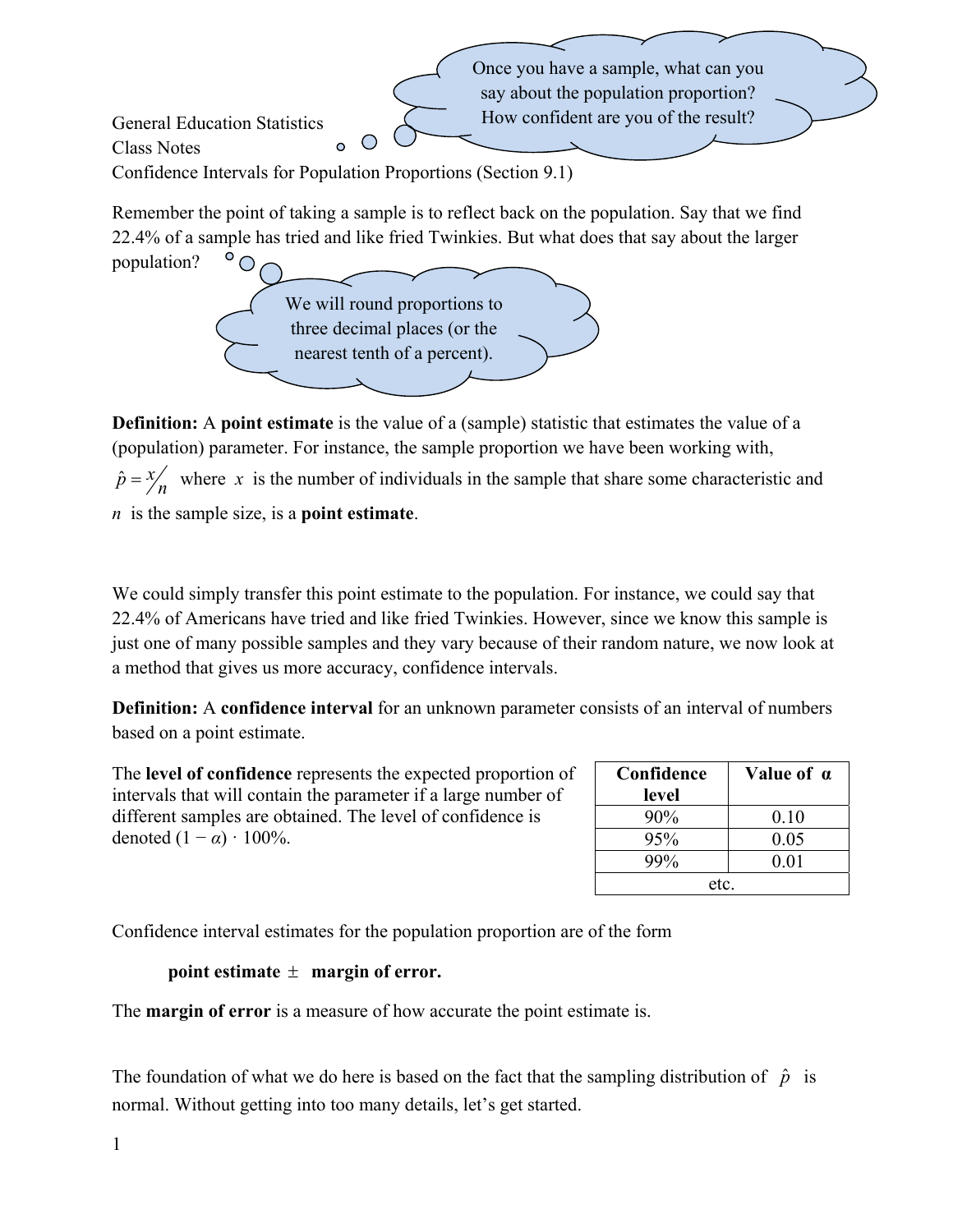expl 1: In a random sample of 125 Americans, 28 of them have tried and like fried Twinkies. We have previously found the sample proportion to be  $\hat{p} = .224$ . The margin of error for a 95% confidence interval is .073. Form the confidence interval using the formula **point estimate**  $\pm$  **margin of error.** 



Complete the sentence:

We are 95% confident that the true proportion of Americans who have tried and like fried

Twinkies is between and and .

#### **What does this confidence mean?**

These confidence intervals are based on the fact that the sampling distribution of  $\hat{p}$  is normal. If we picture a normal curve with the population parameter in the middle and plus or minus 1.96 standard deviations marked, we see where 95% of all possible sample proportions should lie (shaded region below). [The Empirical Rule, which tells us that 95% of all observations lie within two standard deviations, has rounded 1.96 to 2.]



Most confidence intervals (in fact, 95% of them) will contain the population proportion. However, a few samples (only 5%) will yield a sample proportion so far from the true mean that the confidence interval will *not* contain the true population proportion.

The confidence level indicates that *the method we are using* will yield a confidence interval that indeed does contain the true population proportion 95% of the time.

In practice, only one sample is taken and only one confidence interval is formed.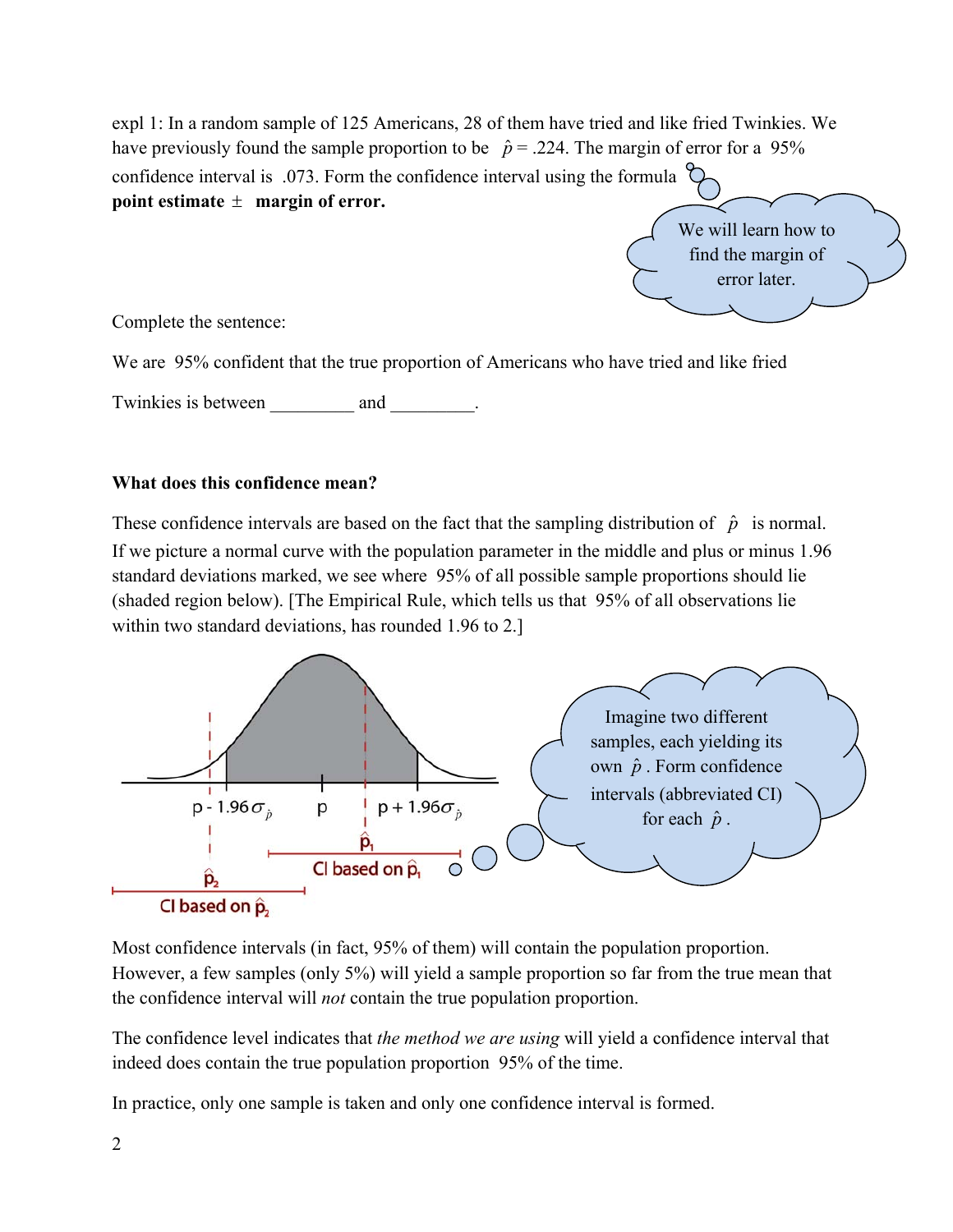## **Margin of Error:**

The margin of error depends on three factors. They are level of confidence, sample size, and the standard deviation of the population. Let's investigate this a bit.

expl 2a: From example 1, we have the 95% confidence interval for the percentage of Americans who have tried and like fried Twinkies (between 15.1% and 29.7%). If we want to be 99% confident that the true percentage lies in our interval, would we need a shorter or longer interval?

 $\circ$  ( )

 expl 2b: The margin of error measures the variability of the sample. If we sample more people, the Law of Large Numbers says we will *decrease* the variability. Would this result in a shorter or longer interval?



Margin of error determines the length of the interval. This is *not* the same as the confidence level.

# **Constructing a (1** − *α***) ꞏ 100% Confidence Interval for a Population Proportion:**

Suppose that a simple random sample of size *n* is taken from a population. A  $(1 - \alpha) \cdot 100\%$ confidence interval for  $p$  is given by the following quantities



The critical value,  $z_{\alpha/2}$ , is based on the confidence level and can be found in the table below.

| These are common | <b>Critical Values for Confidence Intervals</b> |                       |  |
|------------------|-------------------------------------------------|-----------------------|--|
| but any level of | Level of Confidence $(1 - \alpha) \cdot 100\%$  | <b>Critical Value</b> |  |
| confidence is    | $90\%$                                          | 1.645                 |  |
| possible.        | $25\%$                                          | .96                   |  |
|                  | 99%                                             | 7.575                 |  |
|                  |                                                 |                       |  |

The critical value is how many standard deviations from the population mean the sample statistic can be and still result in a confidence interval that includes the parameter with the desired level of confidence.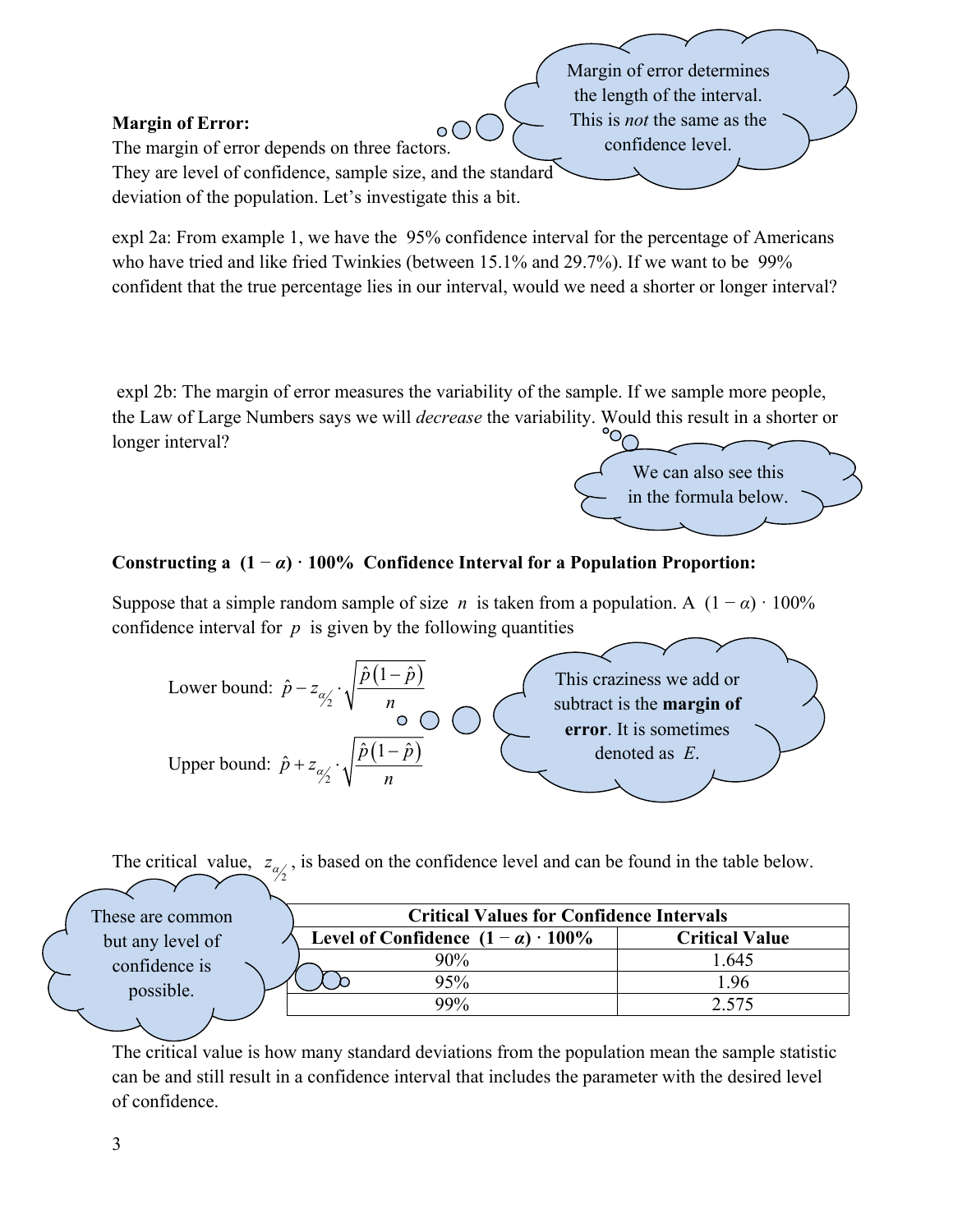expl 3: A survey of 2306 adult Americans aged 18 and older conducted by Harris Interactive found that 417 have donated blood in the past two years. Answer the following questions.

a.) Calculate the point estimate for the proportion of the population who have donated blood in the past two years. Round to three decimal places.

b.) Verify that the requirements for constructing a confidence interval about *p* are satisfied.



c. ) Find  $z_{\alpha/2}$  in the table on the previous page for a 90% confidence level. Calculate the margin of error using the formula  $z_{\alpha/2} \cdot \sqrt{\frac{\hat{p}(1-\hat{p})}{n}}$  $\hat{p}\left(1-\hat{p}\right)$ *z*  $\frac{a_2}{a_1}$   $\sqrt{a_2}$  $\cdot \sqrt{\frac{\hat{p}(1-\hat{p})}{n}}$ .

d.) Construct a 90% confidence interval for the population proportion of adult Americans who have donated blood in the past two years. Complete the sentence below.

4 We are confident that the true proportion of adult Americans who have donated blood in the past two years is between \_\_\_\_\_\_\_\_\_ and This does *not* mean that the *probability* the true percentage is in this interval is 90%.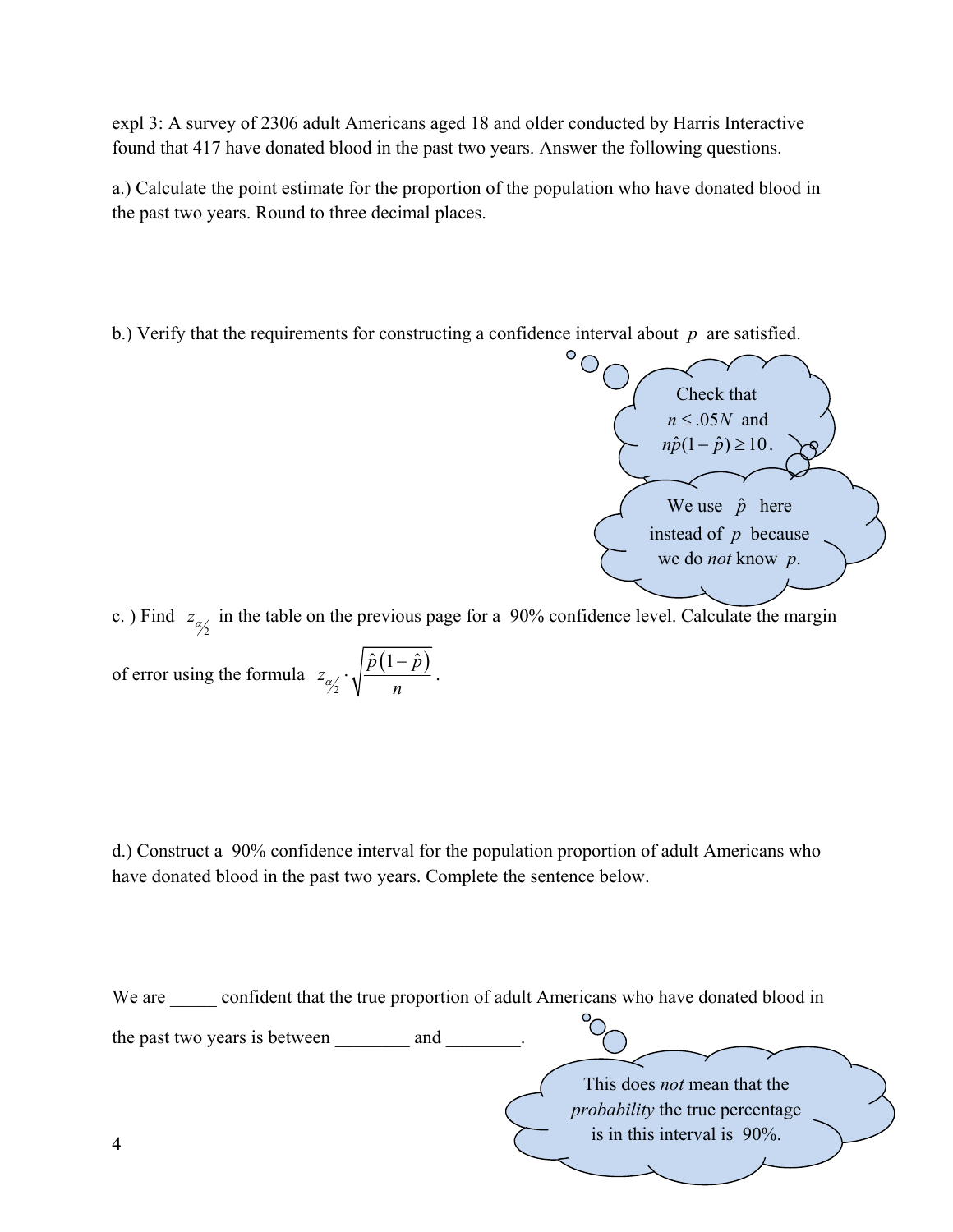## **Using Technology:**

We will redo example 3 using StatCrunch and the TI calculators.

expl 4: A survey of 2306 adult Americans aged 18 and older conducted by Harris Interactive found that 417 have donated blood in the past two years. Construct a 90% confidence interval for the population proportion of adult Americans who have donated blood in the past two years.

## **Steps for TI Calculator:**

Press **STAT** and arrow over to **TESTS**. Arrow down the list to find **A.1-PropZInt…** 

Technology does not check whether or not  $n \leq 0.05N$  and  $n\hat{p}(1-\hat{p}) \geq 10$ .

You will enter the value for *x*, *n*, and the confidence level.

Select **Calculate** and press **ENTER**. It will calculate the interval,  $\hat{p}$ , and verify the sample size.

# **Steps for StatCrunch:**

If you have raw data, enter it in the spreadsheet. If not, go on to the next step.

Then select **Stat** > **Proportion Stats** > **One Sample** > **With Summary** (or **With Data** if you entered data).

Enter the number of successes and observations. Under **Perform**, select **Confidence interval for**  *p*. Enter the desired **Level** of confidence and tell it you want the **Standard-Wald Method**. (If you entered raw data, select the column with your data.)

Click **Compute!** You can check your values for *x* and *n*. It tells you  $\hat{p}$  and its standard deviation (**Std. Err.**). The interval is given as **L. Limit** and **U. Limit** on the far right of the table output.

Did the technology match what we did by hand?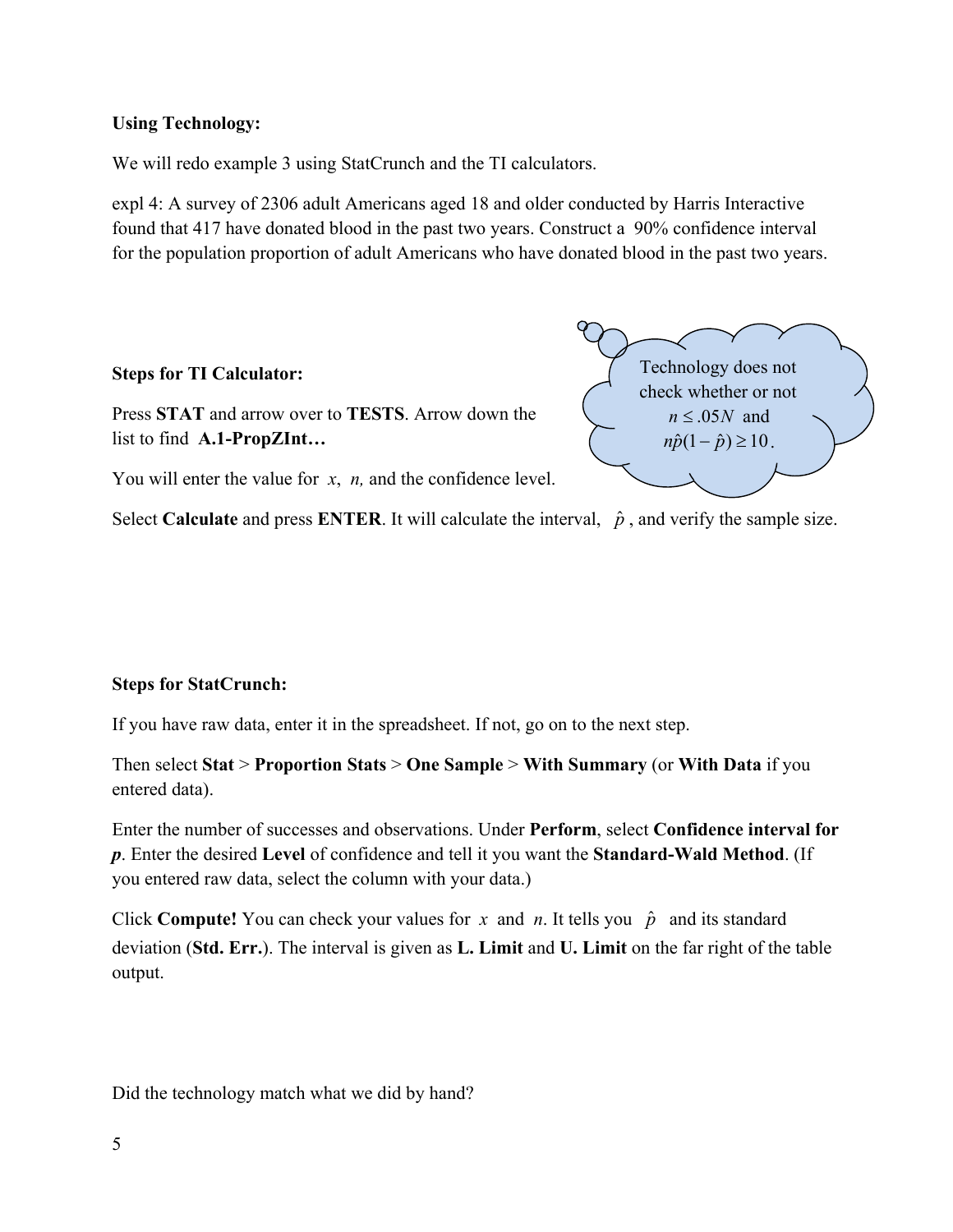#### **Calculating Sample Size Needed for Confidence Intervals:**

Before we sample, can we determine the sample size needed to then be able to form a 95% confidence interval with a given margin of error? You betcha!

The **sample size needed for a specified margin of error**, *E*, and level of confidence  $(1 - \alpha)$  is

given by  $n = \hat{p}(1-\hat{p})$ 2  $\hat{p}\left(1-\hat{p}\right)\left|\frac{z}{\sqrt{2}}\right|$ *z*  $n = \hat{p} (1-\hat{p}) \left| \frac{Z}{E} \right|$  $(z_{\alpha\prime})$  $= \hat{p}(1-\hat{p})\left(\frac{\hat{z}}{E}\right)$ . This, you will notice, assumes you have a previous sample with a  $\hat{p}$  value. That is *not* always the case.  $\circ$   $\circ$   $\circ$ Use *E* in decimal form.

If we have *no* previous value to use for  $\hat{p}$ , then we will use the simpler formula



b.) … they do *not* have a previous estimate for *p*?

expl 5: A television sports channel wants to estimate the proportion of Americans who watch professional football. What sample size should they use if they want to be within three percentage points with 95% confidence if …

a.) …they use a previous sample that showed 53% of Americans watch pro football?